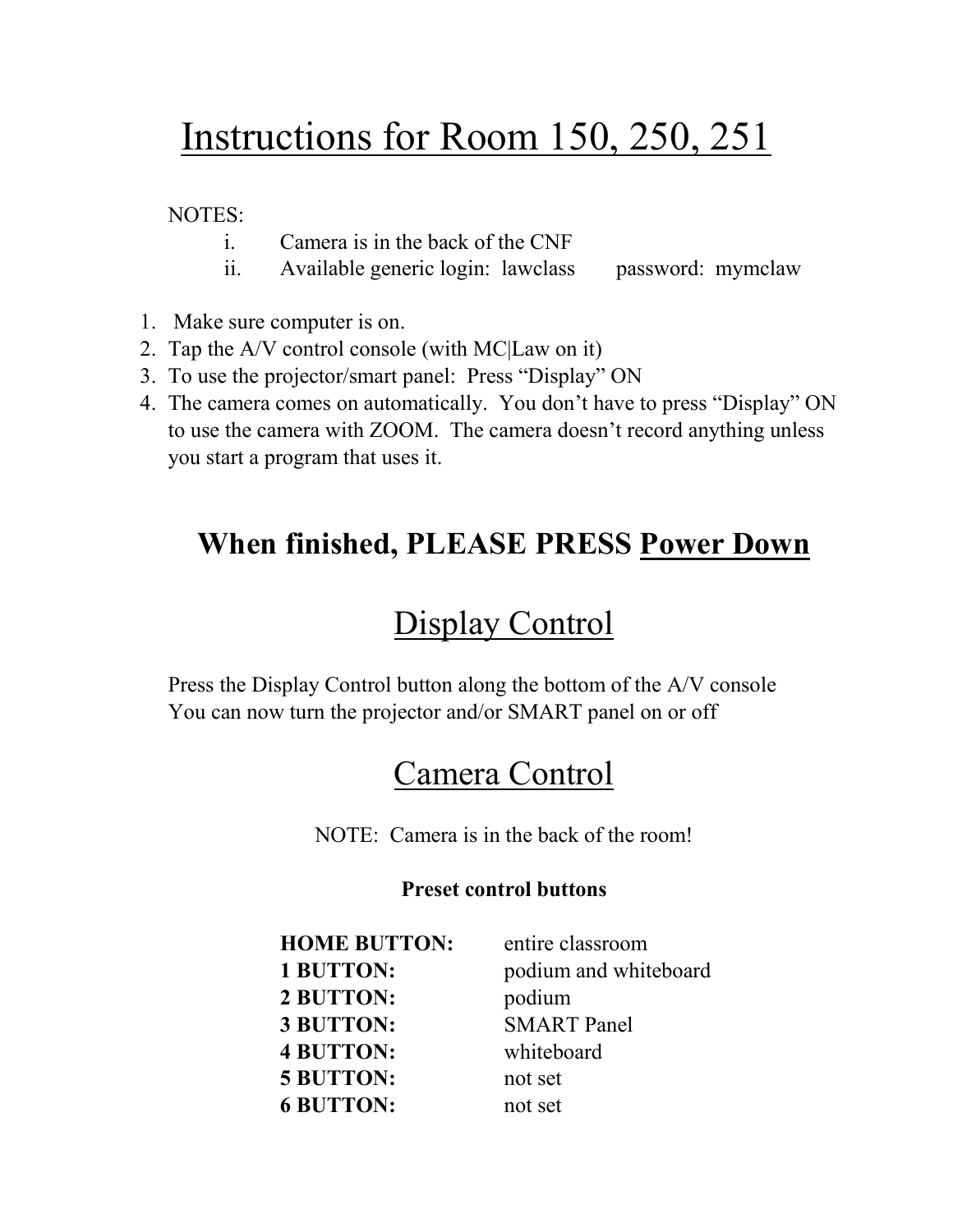Press the Camera Control button along the bottom of the A/V console To control the camera, you can press the controls on the console to move the image up, down, or zoom in and out. The preset buttons on the right side of the console are currently preset to show either the big screen, the lectern, or the little screen (presets 1, 2, and 3. 4, 5, and 6 are not yet set). Press the HOME button to reset the screen to show the front of the classroom. The camera is only enabled in camera-specific applications like ZOOM.

### SMART Panel

The SMART panel can be used as a touch screen for the entire system. You can tap or double-tap the screen, use either of the "markers" as a mouse. In Word you can use the markers as markers to make notations on the screen. The notations will be echoed to both the computer monitor and the projector. You can also "erase" either using your hand, or one of the erasers magnetically attached to the front of the panel.

Lit "house" button at bottom of screen will bring up a screen saver.

Press once to turn on, and again to turn off

"Windowshade" – on the left side of the panel near the bottom are a series of buttons, one of which resembles a window shade. Pressing this normally green button will turn it red and turn OFF the panel. Press it again to turn the panel back on.

### Using laptop computers with A/V system

Laptops can be used with this system. There is an HDMI, a USB-C, and a VGA connector available to connect your laptop on the lectern. After attaching your laptop, select the connection you are using to connect your